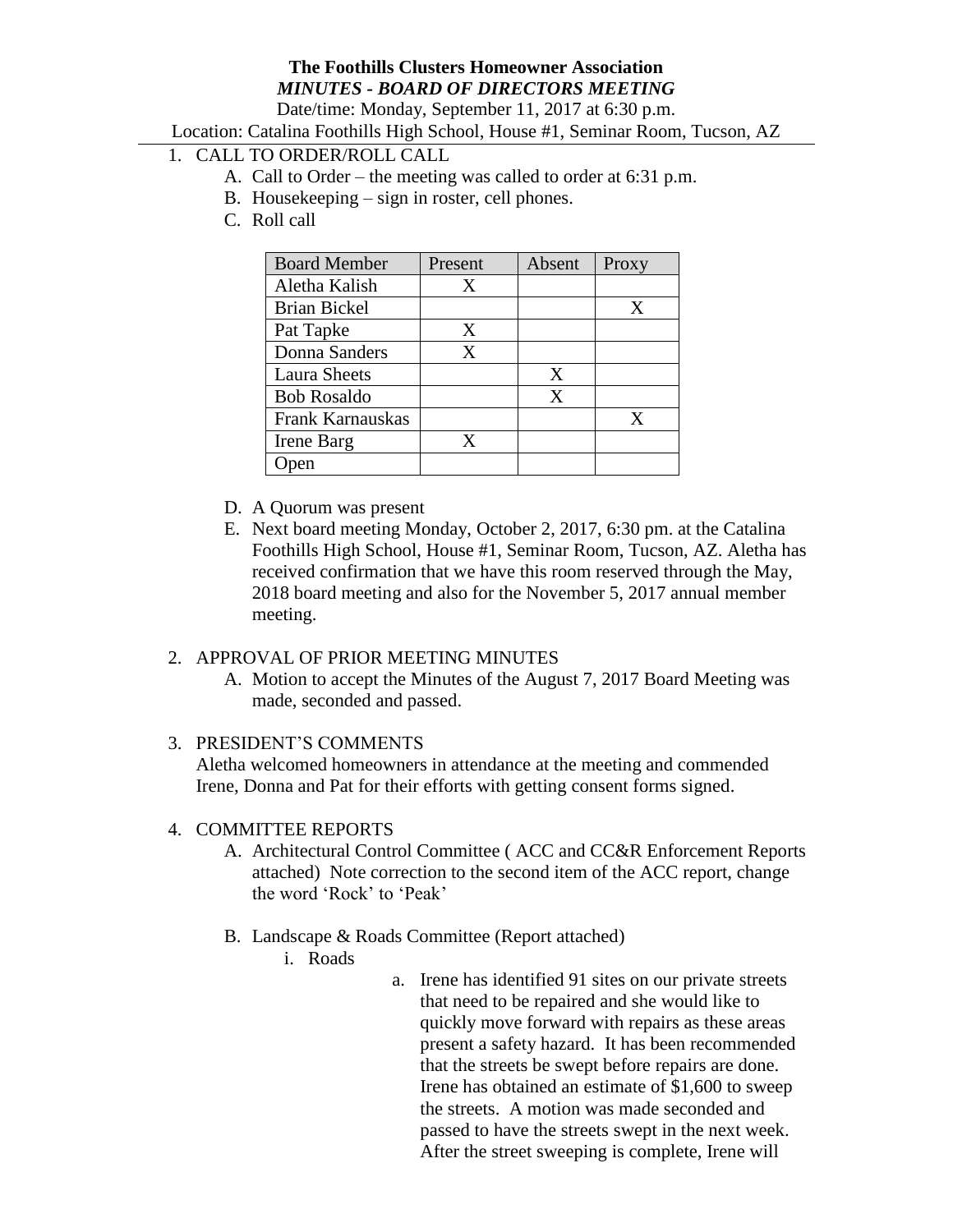make one additional survey of the potholes. And will give the information to three  $(3)$  contractors for bids. Because of the health and safety issues related to this matter it was moved to by-pass the bidding process and get the work done as soon as possible. The motion was seconded and passed.

- b. Heavy erosion has resulted in a drop off of approximately 16" on the west side of the road at the Ventana Canyon wash. Irene indicated she is working with Pima County Flood control to determine the best way to mitigate the problem and said it may be necessary to get a permit for the repairs.
- c. Irene and other members of the roads committee have attended transportation advisory meetings hosted by District 1 Supervisor Miller regarding the allocation of 2017 HURF (Highway Users Revenue Funds) monies. Irene reported that the funds available to our district will be earmarked to repair approximately 450 roads that are identified as failed. Evans Mountain and Ventana Canyon are considered in poor condition and will not be included in HURF money road repairs.
- ii. Landscape
	- a. Irene has arranged to have Basham Landscaping clean up the entrances and do needed clean-up of the island at Cascade Springs. She indicated that we will need to do regular maintenance on the cul de sac vegetation.
	- b. Irene will request that the County clean up several areas along Evans Mountain that have become safety hazards.
- C. Business Process Committee
	- i. Status of consent forms we currently have 120 signed consent forms in favor of the CC&R change and 1 against. Signing events are scheduled for September  $23<sup>rd</sup>$  and November  $4<sup>th</sup>$  and a notary public will be available at the cookout on October 7, 2017.
- D. Communications Committee (No Report)
- E. Finance Committee
	- i. In Brian's absence Pat reviewed Treasurer' Report including the Balance Sheet as of August 31, 2017, the A/R Aging Summary as of August 31, 2017 and the Transaction List for August, 2017.
	- ii. The compilation financial statements for the year ended December 31, 2016 and Form 1120-H, U.S. Income Tax Return for Homeowners Association have been completed by Holms & Valenzuela, CPA. A copy is attached. Any member who would like a copy should contact Brian Bickel at